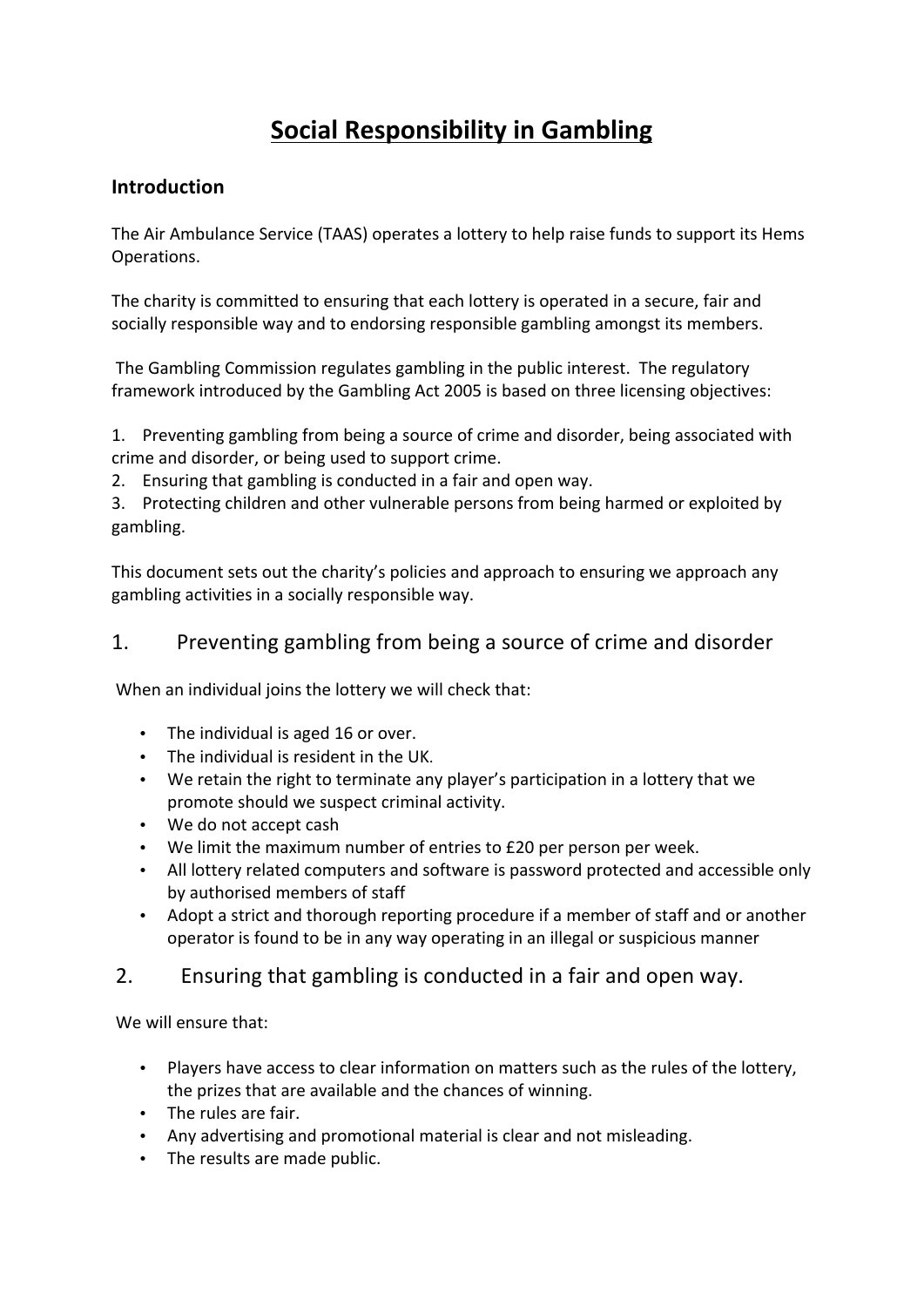• We utilise tried and tested lottery software to administer our lotteries with an RNG in line with Gambling Commission regulations.

# 3. Protecting children and other vulnerable persons from being harmed or exploited by gambling.

We will use our best endeavours to address the following issues:

#### **3.1 Age Verification Policy**

- It is an offence for persons under the age of 16 to play the lottery.
- Systems will not allow the person to be entered on the lottery if they are under 16.
- Staff are trained to be aware of their responsibilities for preventing underage gambling and for returning stakes and not paying prizes to underage customers. Where lottery tickets are sold face to face, if it appears that the potential customer might be underage, our staff ask for proof of identity, establishing that the person is aged 16 and over before selling the lottery ticket to them. In the case of customers who apply for lottery tickets by post, we carry out random checks to ensure compliance with age restrictions
- Examples of acceptable identification for age verification purposes include;
	- · Passport
	- · Driving Licence
	- · Official Student Card

#### **3.2 Protecting vulnerable persons.**

• Staff are trained to detect vulnerability in potential customers and politely decline offers of support from such individuals. People particularly at risk include the elderly, mentally disabled and those under the influence of drugs or alcohol.

#### **3.3 Gambling Limits**

- The Society may impose limits on the value of entries into a lottery that can be purchased by an individual to £20 per week.
- If our staff have a concern that a customer's behaviour (signified for example by a sharp increase in their expenditure on lottery tickets or chances) may indicate problem gambling, they will be trained to report the matter to the responsible person, John Christensen, who will telephone the customer to discuss the matter, including the help that is available for problem gamblers. In severe cases, consideration may be given to barring the customer from participating in the lottery.
- See 3.4.

#### **3.4 Self Exclusion**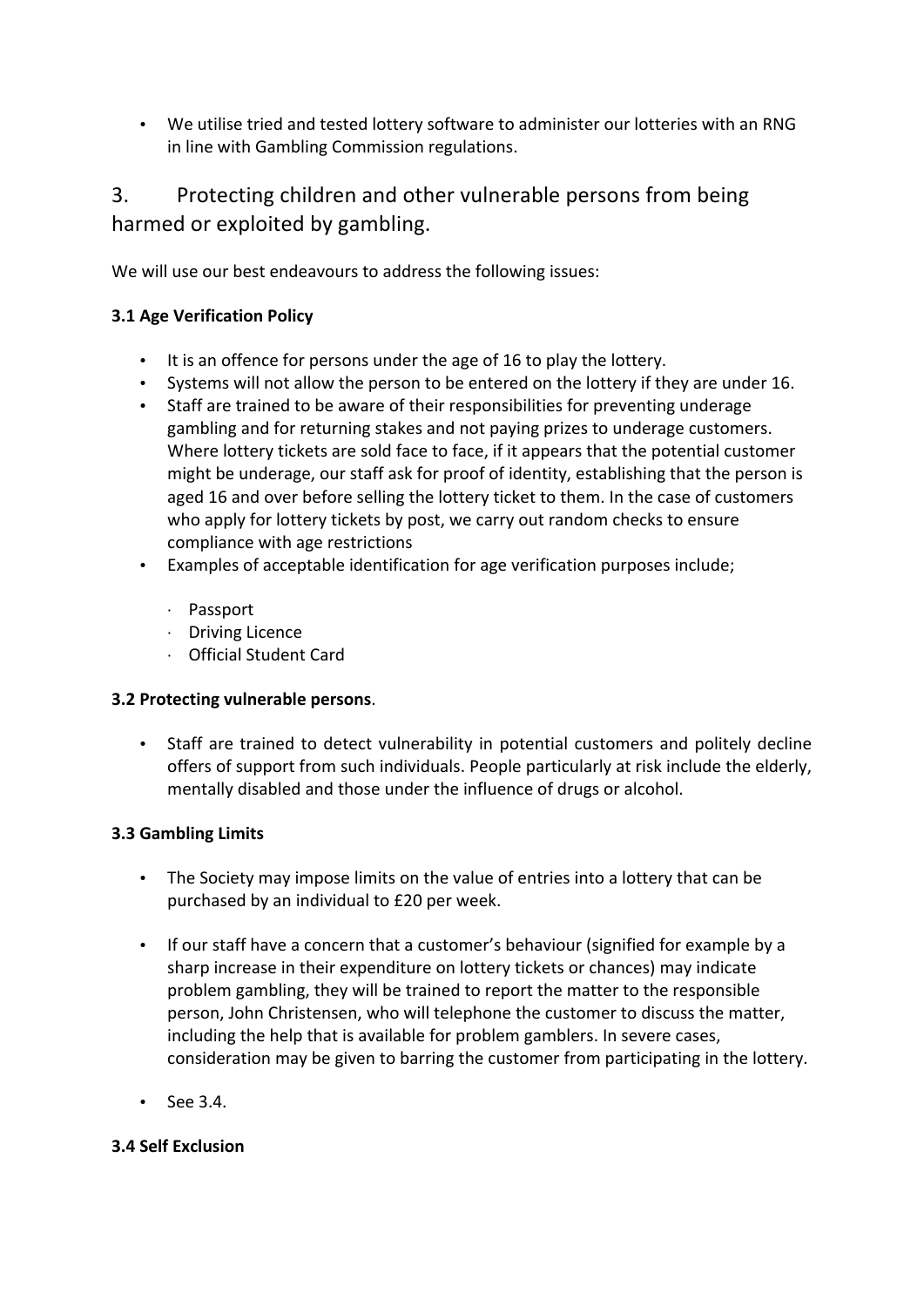• TAAS has procedures in place allowing an individual to self-exclude for a length of time – usually between the minimum of six months and five years and will take all reasonable steps to refuse service or to otherwise prevent an individual who has entered a self-exclusion agreement from participating in gambling. A customer who has made contact to request self-exclusion will be refused service and prevented from gambling with the TAAS. A request for self-exclusion will be available with immediate effect and with no "cooling off" period.

During this period we will take all reasonable steps to ensure that the individual does not try and play any lotteries promoted by the society and to prevent any marketing material being sent to them. We will remove name and details of a self excluded person from any marketing databases and otherwise flag them as an individual to whom marketing material must not be sent within two days of having received the completed self exclusion notification.

- The self exclusion request will be entered onto the lottery software system and will block any further requests to partake in gambling by using the following fields of data; surname, first names, address, postcode, telephone number and email.
- An individual when requesting self-exclusion will be informed as to what selfexclusion is and will be provided information on gambling support agencies. The main being:

www.gamcare.org.uk or telephone 0845 6000133 www.gambleaware.org.uk

Requests for self-exclusion may be accepted in writing to:

TAAS C/O TLP Ltd Bank House 16-18 Bank Street Walshaw Bury BL8 3AZ

or via telephone on 0844 567 0844

- The individual's lottery account will be closed. Any balances outstanding on that account will be refunded. Where an individual has paid by cheque, the amount from the last draw they were entered into, to the end date of their subscription will be refunded by cheque within 10 working days. Where an individual pays by Standing Order, they will have to contact their bank directly to cancel the Standing Order and we will refund them by cheque each month until such time as the Standing Order has been cancelled.
- During the period of self-exclusion, they will in no way be entered into any TAAS draw, even if the individual has failed to cancel their Standing Order.
- After the self-exclusion period ends, if the individual wishes to recommence participating in one of the lotteries promoted by us, he she must request in writing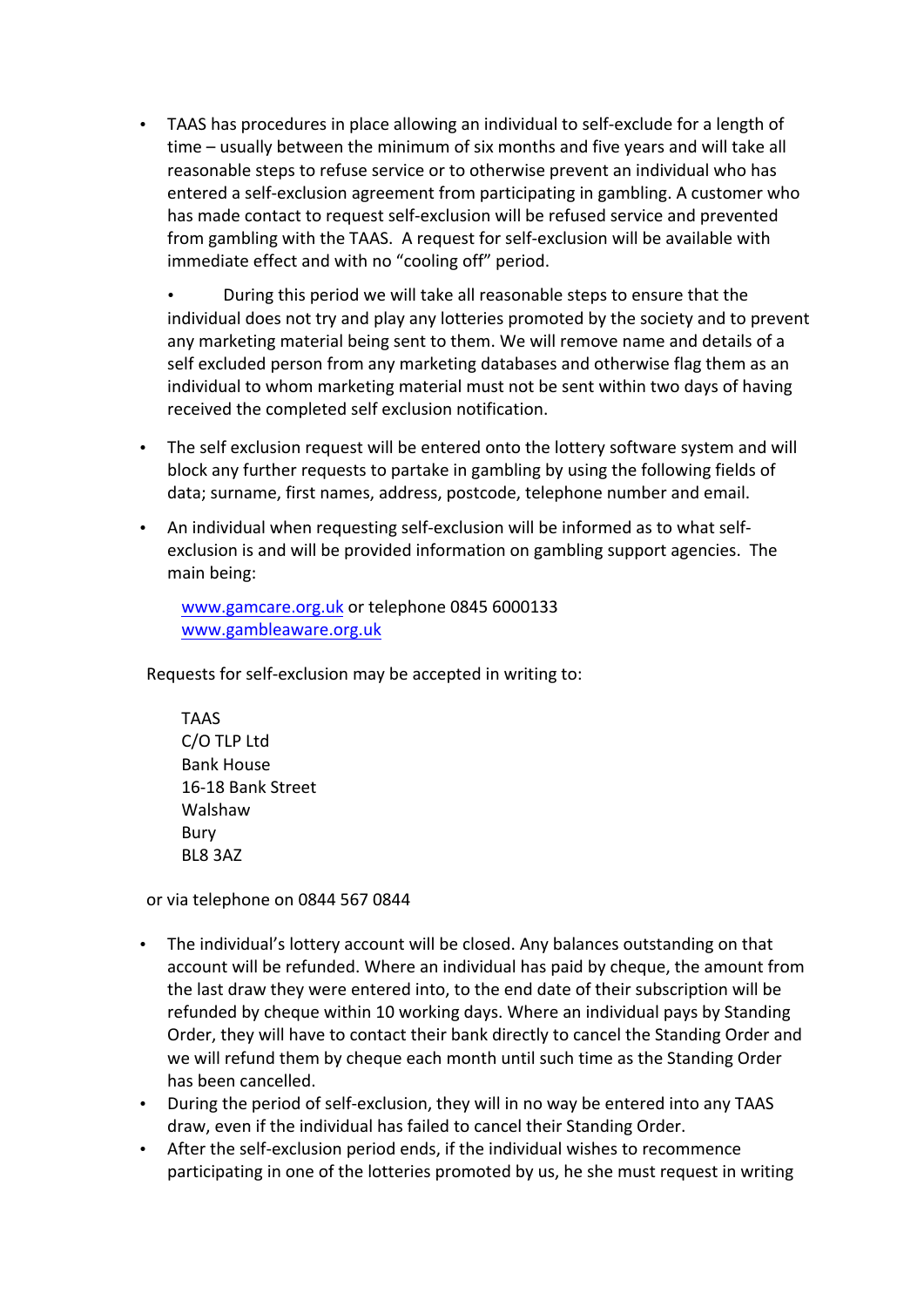that they wish to be removed from the self-exclusion register. Once we receive this letter the individual will be given one day to cool off before being given the opportunity to recommence participation in the lottery.

• The individual must be the one to take positive action to gamble again and no contact will be made by TAAS until contact has been made by that individual.

# 4. Protection of customer funds.

- All customer funds intended for the use in future gambling and or lottery subscriptions will be held in a separate bank account or accounts relating to the relevant affiliated charity lottery and will be completely separate from the society's trading income.
- We are required by our licence to inform customers about what happens to funds which we hold on account for you, and the extent to which funds are protected in the event of insolvency. www.gamblingcommission.gov.uk/consumers/protectionof-customer-funds.aspx

We hold customer funds separate from TAAS funds. This means that steps have been taken to protect customer funds but that there is no absolute guarantee that all funds will be repaid. This meets the Gambling Commission's requirements for the segregation of customer funds at the level: medium protection.

• The licensee operates a strict no 'cash policy' to prevent the risk of crimes such as money laundering, to avoid the giving of illicit credit and to provide assurances that gambling activities are being conducted fairly. Please contact TAAS, Hazell House, Burnthurst Lane, Princethorpe for a copy of the society Cash handling and money laundering procedures.

#### **SOCIAL RESPONSIBILITY IN GAMBLING – ENSURING MARKETING COMPLIANCE**

All advertising and marketing material must comply with the Gambling Act 2005, and all other subsequent statutory orders and amendments.

This procedure applies to all printed marketing material, and all 'virtual' electronic media content, including internet websites, social media content and mobile telephone application content.

All marketing material, irrespective of the nature of the media, must contain the following;

- The name of the promoting society (The TAAS)
- The price of the ticket for the relevant lottery